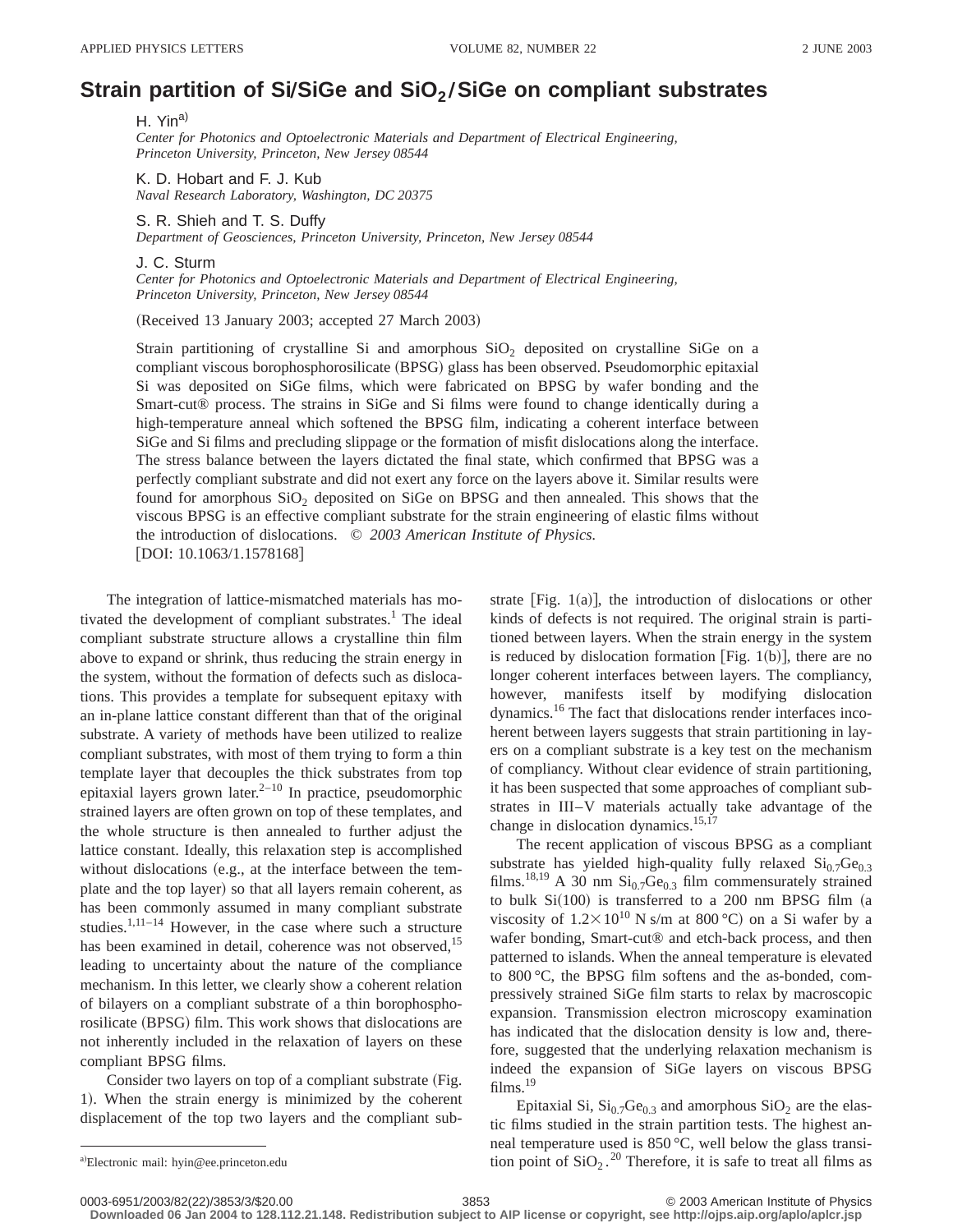

elastic ones in this study. These films are patterned into square islands of various sizes by reactive ion etching to allow for lateral macroscopic expansion. Micro-Raman spectroscopy was used to locally measure the strain in  $Si<sub>0.7</sub>Ge<sub>0.3</sub>$ and Si films.<sup>19</sup>

In this letter, the coherent relaxation of different samples of four structure types on BPSG is observed. In the first experiment, a compressively strained  $Si<sub>0.7</sub>Ge<sub>0.3</sub>$  (30 nm, strain  $\varepsilon_0 = -1.2\%$ ) on relaxed Si (25 nm) was first transferred to BPSG and patterned into 30  $\mu$ m islands (Fig. 2 inset). Upon annealing at  $800\,^{\circ}\text{C}$  in nitrogen to reduce the viscosity of BPSG and thus remove the mechanical constraint from the substrate, the compressively strained SiGe layer expands to lessen the strain and the Si layer is stretched to become tensile  $(Fig. 2)$ . The fact that the same increase in strain  $(\sim 0.6\%)$  is seen in both layers clearly implies an absence of slippage or misfit dislocations between the Si and SiGe layers. Further, one can predict the final strains of the annealed samples by the stress balance between the layers:

$$
\sigma_{\rm SiGe} h_{\rm SiGe} + \sigma_{\rm Si} h_{\rm Si} = 0,\tag{1}
$$

where  $\sigma$  represents film stress under equal biaxial stresses  $(\sigma_{11} = \sigma_{22} = \sigma)$  and *h* refers to the thickness of the film. Along with the assumption of a coherent interface between the Si and SiGe layers, Eq.  $(1)$  predicts:

$$
\varepsilon_{\text{SiGe}} = \varepsilon_0 \frac{(1 - \nu_{\text{SiGe}}) E_{\text{Si}} h_{\text{Si}}}{(1 - \nu_{\text{Si}}) E_{\text{SiGe}} h_{\text{SiGe}} + (1 - \nu_{\text{SiGe}}) E_{\text{Si}} h_{\text{Si}}},\tag{2}
$$

$$
\varepsilon_{\rm Si} = -\varepsilon_0 \frac{(1 - \nu_{\rm Si}) E_{\rm SiGe} h_{\rm SiGe}}{(1 - \nu_{\rm Si}) E_{\rm SiGe} h_{\rm SiGe} + (1 - \nu_{\rm SiGe}) E_{\rm Si} h_{\rm Si}}.\tag{3}
$$



FIG. 2. Coherent strain evolution of Si and  $Si<sub>0.7</sub>Ge<sub>0.3</sub>$  films as they reach stress equilibrium during an anneal at 800 °C. The strains are measured at the center of a 30  $\mu$ m×30  $\mu$ m island. The final equilibrium state agrees with the predicted stress balance between Si and  $Si<sub>0.7</sub>Ge<sub>0.3</sub>$  films, depicted by the dotted lines.

FIG. 1. Schematic diagram of compliance mechanisms. (a) Strain energy is minimized by lateral displacement of the elastic layers and the compliant substrate. Coherent interfaces between them are retained. (b) Strain energy is reduced by the formation of dislocations, which render the interfaces incoherent. (Dislocations are only relevant at the lower interface for crystalline compliant substrate.)

 $E$  and  $\nu$  refer to the Young's Modulus and Possion's ratio of the film, respectively, whose values are listed in Table I. The good agreement of the observed final strains with the predictions by stress balance is further evidence of the relaxation by compliant BPSG without dislocations.

A second experiment was performed to verify that the stress balance between the layers governs the mechanical equilibrium. Epitaxial unstrained Si of various thicknesses was grown at 700 °C by rapid thermal chemical vapor deposition (RT-CVD) on a compressively strained 30 nm  $Si<sub>0.7</sub>Ge<sub>0.3</sub>$  layer on BPSG before relaxation (Fig. 3 inset). This structure was patterned to 30  $\mu$ m square islands and then annealed in nitrogen at 800 °C long enough to reach mechanical equilibrium  $(1 \text{ to } 3 \text{ h})$ . Figure 3 shows the final equilibrium strains in the two layers as a function of the top Si thickness, both experimentally measured and also predicted by stress balance  $[Eqs. (2)$  and  $(3)]$ . Again, excellent agreement was observed.

Up to this point, the strain partition has been examined only during the lateral expansion of elastic layers. To demonstrate the full capability of strain engineering using the viscous BPSG film, the lateral shrinkage of elastic layers during the stress balance process was also examined. In a third experiment, 30  $\mu$ m square islands of 30 nm Si<sub>0.7</sub>Ge<sub>0.3</sub> on BPSG were first almost fully relaxed at 800 °C. A 30 nm Si layer was commensurately and selectively deposited on the relaxed  $Si<sub>0.7</sub>Ge<sub>0.3</sub>$  islands by RT-CVD (Fig. 4 inset). The measured tensile strain in the Si layer was about 1.1%, as expected for pseudomorphic epitaxial Si on relaxed  $Si<sub>0.7</sub>Ge<sub>0.3</sub>$ . This structure was annealed for 1 h at 800 °C in nitrogen to reach equilibrium  $(Fig. 4)$ . Again, the stress balance accurately predicts the final strains.

Note that in all three cases described so far, the  $Si<sub>0.7</sub>Ge<sub>0.3</sub>$ thicknesses were above the critical thickness not only for a single thin film on a bulk Si substrate  $({\sim}8 \text{ nm})$ , but also for that predicted in a free-standing  $Si/Si<sub>0.7</sub>Ge<sub>0.3</sub>$  bilayer (maximum critical thickness  $\sim$ 16 nm for Si thickness  $>$ 16 nm in Ref. 12). Thus, dislocations might have been expected by thermodynamic considerations. The fact that the two layers relaxed together in all cases emphasizes the compliant nature of the substrate and that the strain in layers relaxes more

TABLE I. Mechanical properties<sup>a</sup> of Si and  $Si<sub>0.7</sub>Ge<sub>0.3</sub>$  (linearly interpolated between Si and Ge).

| $E(Si_{0.7}Ge_{0.3})$<br>$(10^{10} \text{ N/m}^2)$ | $E(S_i)$<br>$(10^{10} \text{ N/m}^2)$ | $\nu(Si_0 7Ge_0 3)$ | $\nu(S_i)$ |
|----------------------------------------------------|---------------------------------------|---------------------|------------|
| 12.2                                               | 13.0                                  | 0.28                | 0.28       |

a See Ref. 21.

**Downloaded 06 Jan 2004 to 128.112.21.148. Redistribution subject to AIP license or copyright, see http://ojps.aip.org/aplo/aplcr.jsp**